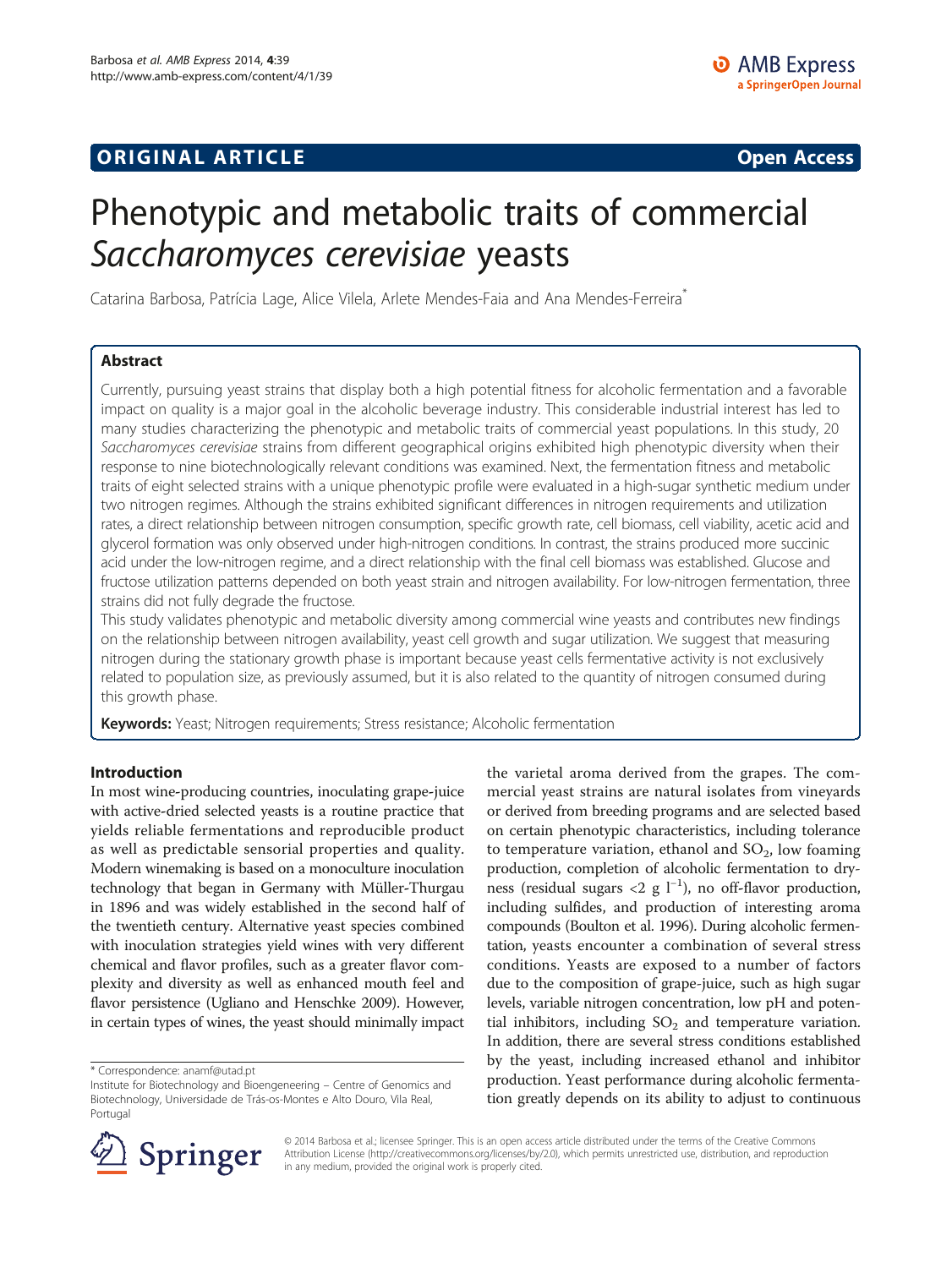environmental changes. The active dry yeast performance, including fermentation capacity and flavor release, greatly depends on the genetic background and fermentation conditions (Pretorius [2000](#page-13-0)). Estimates indicate that the market includes over 200 available yeast strains that are used globally for winemaking, and these are primarily Saccharomyces cerevisiae strains. In recent years, largescale systematic studies on the genetic and phenotypic diversity of S. cerevisiae populations have emerged (Kvitek et al. [2008](#page-12-0); Liti et al. [2009;](#page-12-0) Camarasa et al. [2011](#page-12-0), Dunn et al. [2012](#page-12-0); Richter et al. [2013\)](#page-13-0). These studies used a high-throughput stress resistance analysis or adaptation to diverse environments (carbon and nitrogen sources, presence of toxins and nutrient limitations) to characterize the phenotypes of the yeast strains of interest, such as strains related to wine-making or fermentation of other alcoholic beverages (Camarasa et al. [2011](#page-12-0); Nikolaou et al. [2006](#page-13-0); Zuzuarregui and del Olmo [2004](#page-13-0); Kvitek et al. [2008](#page-12-0)). In this work, we aimed to (i) study the phenotypic diversity of a small subset of commercial wine yeasts; (ii) assess their nitrogen requirements for growth and fermentation; and (iii) analyze their growth kinetics and metabolic traits. This study provides additional potential criteria for inclusion in a yeast selection program.

## Material and methods

#### Yeasts and maintenance conditions

Twenty S. cerevisiae strains, all wine strains except K7 which is a sake yeast strain, from geographically diverse environments (Table 1) were characterized in this study. The strains were sourced from different yeast culture collections, such as the Oenology Culture Collection of the Department of Viticulture and Oenology, University of California, Davis, USA and the National Research Institute of Brewing (NRIB), Japan; the additional cultures were acquired from the market.

The strains were collected aseptically from active dried commercial preparations, re-hydrated in sterile water with 50 g  $l^{-1}$  of glucose in accordance with the manufacturer's instructions (37°C, for 30 min) and inoculated into yeast peptone dextrose medium (YPD), which included, per liter, 20 g glucose, 10 g peptone and 5 g yeast extract. The cultures were then streaked onto Wallenstein agar plates (WL) and grown at 30°C to determine the purity. Multiple representative colonies were inoculated into YPD broth and were starter cultures for the stress resistance assays. Pure cultures were routinely maintained at 4°C on YPD slants, and the stocks were stored at −80°C with glycerol at a final concentration of 40% (v/v).

| Page 2 of 14 |  |  |
|--------------|--|--|
|              |  |  |

| Table 1 Commercial yeasts used in this study and |  |
|--------------------------------------------------|--|
| respective origin countries and suppliers        |  |

| <b>Yeast strain</b>  | Geographical<br>origin | Supplier                                                                   |
|----------------------|------------------------|----------------------------------------------------------------------------|
| T73                  | Spain                  | I alvin                                                                    |
| EC1118               | France                 | I alvin                                                                    |
| <b>FFRMIVIN</b>      | France                 | <b>DSM</b>                                                                 |
| ZYMAFLORE VL1        | France                 | I affort                                                                   |
| <b>OA23</b>          | Portugal               | I alvin                                                                    |
| <b>CFG</b>           | Germany                | <b>UVAFERM</b>                                                             |
| <b>VIN 13</b>        | South Africa           | Anchor                                                                     |
| NT116                | South Africa           | Anchor                                                                     |
| <b>BM45</b>          | Italy                  | <b>UVAFFRM</b>                                                             |
| BRL97                | Italy                  | <b>UVAFERM</b>                                                             |
| <b>FFRMICRU XI</b>   | Chile                  | <b>DSM</b>                                                                 |
| <b>FERMICRU LVCB</b> | Chile                  | <b>DSM</b>                                                                 |
| XI D                 | Chile                  | Yeasts Collection DBVPG, Chile                                             |
| <b>UCD522</b>        | <b>USA</b>             | Maurivin                                                                   |
| <b>UCD595</b>        | <b>USA</b>             | UC Davis Collection, California, USA                                       |
| <b>UCD505</b>        | <b>USA</b>             | UC Davis Collection, California, USA                                       |
| AWRI796              | Australia              | Maurivin                                                                   |
| AWRIR <sub>2</sub>   | Australia              | Maurivin                                                                   |
| W <sub>3</sub>       | Japan                  | National Research Institute of<br>Brewing (NRIB), Higashiroshima,<br>Japan |
| K7                   | Japan                  | National Research Institute of<br>Brewing (NRIB), Higashiroshima,<br>Japan |

## S. cerevisiae physiological and metabolic characterization Stress resistance assays

To systematically analyze the particular stresses that affect yeast during wine production stages, each yeast strain was grown under different conditions that represent six environments to induce various physiological responses. The cells were grown in YPD medium until the mid-exponential growth phase  $(OD_{600nm} = 1)$ , and three 10-fold serial dilutions were generated. For each strain, the four culture suspensions were spotted onto YPD agar plates with the appropriate stress and onto YPD agar plates without a stress agent, as a control, followed by incubation for 2–3 days, at 30°C.

#### Temperature variation

The tolerance to temperature variations was evaluated by spotting 5 μl of the dilutions from each yeast culture onto YPD agar plates after incubation at 15, 37 or 40°C, for 1–3 days.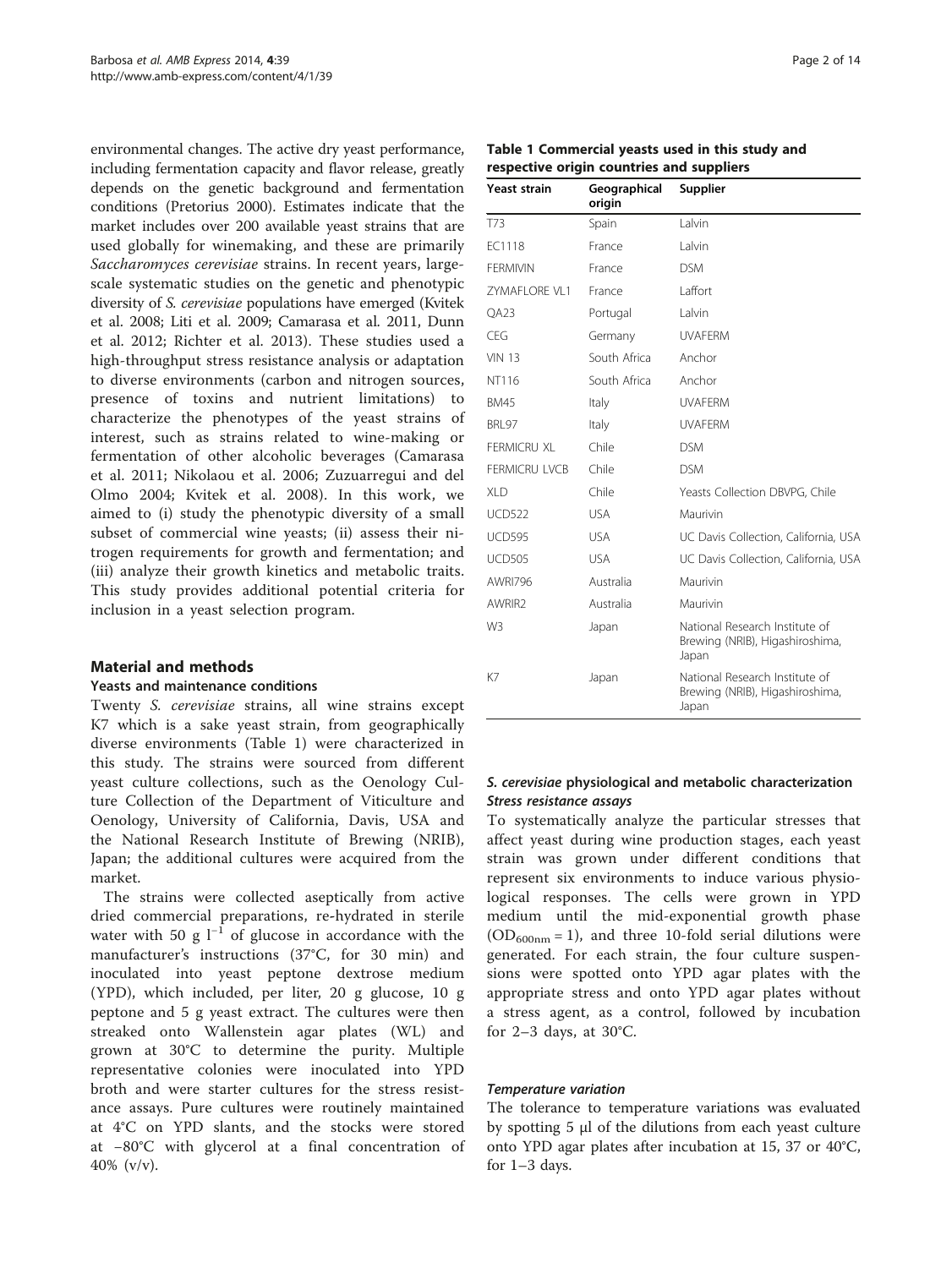#### Osmotic and oxidative shocks

The osmotic and oxidative shock tolerances were evaluated by spotting 5 μl of the dilutions from each yeast culture onto YPD agar plates with 1, 1.5 or 2 M of NaCl (from a 5 M stock solution) or 1.5 or 2.5 mM of  $H_2O_2$ (from a 10 mM stock solution), respectively.

#### Ethanol resistance

Ethanol tolerance was evaluated by spotting 5 μl of the dilutions from each yeast culture onto YPD agar plates with different ethanol concentrations (10, 12.5, and 15% [vol/vol]).

## Sulfur dioxide (SO<sub>2</sub>) resistance

The sulfur dioxide resistance was evaluated based on the cell growth under different  $SO_2$  concentrations (2, 4 and 6 mM) through adding 5 ml of a stock solution (30, 60 and 90 mM) to the YPD medium at pH 3.5.

## Acetic acid resistance

To evaluate the capacity of yeast to grow in the presence of acetic acid, 5 μl of the dilutions from each yeast culture were spotted onto a YPD medium containing 90, 110 or 150 mM acetic acid from a 5 M stock solution at pH 4.5.

Each yeast strain was tested for each stress at least twice at the aforementioned 2–3 doses for most stresses on three different occasions. Final resistance scores for the initial suspension ( $OD_{600nm} = 1$ ) and the 3 serial 10-fold dilutions were summed, and the resulting scores were then averaged for the replicates and the stress doses, providing a single score ranging from 0 (no growth) to 8 (active growth) for each strain and each stress condition.

## Identifying 5, 5′, 5″-trifluor-D, L-leucine (TFL)- and/or cerulenin-resistant strains

To detect strains that produced certain flavor compounds, the strains were tested for the capacity to grow in the presence of TFL and/or cerulenin. The screens were conducted using agar plates and minimal medium (YNB) supplemented with glucose (2% [wt/vol]) and TFL (1 mM) (Oliveira et al. [2008](#page-13-0)) or cerulenin (6  $\mu$ M) (Franco-Duarte et al. [2009](#page-12-0)) followed by incubation at 30°C for 3 days. For the remaining resistance assays, the final resistance scores were calculated using the above-described method.

## Evaluation of sulfite reductase activity

To examine the capacity to produce  $H_2S$ , the sulfite reductase activity was estimated using a commercially available bismuth-containing agar (Bacto Biggy agar, Difco, Sparks, MD, USA). The culture media was prepared according to the manufacturer's instructions. After 48 hours at 30°C,  $H<sub>2</sub>S$  formation was evaluated based on the varying colony color intensities, which turn light brown to black or remain white depending on the level of production (Mendes-Ferreira et al. [2002\)](#page-12-0). The yeast growth scores were based on the colony color, which ranged from white (scored 0) through brown to near-black (scored 8).

#### Inoculum preparation and fermentation conditions

Based on the results, eight out of twenty strains were selected for fermentation experiments under two nitrogen regimes. Each yeast strain was rehydrated in accordance with the manufacturer's instructions (in water with 50 g  $l^{-1}$ of glucose, at 37°C, for 30 min) and inoculated in synthetic grape-juice media (GJM) at an initial cell count of  $10^6$  CFU/ml. The GJM, similar in the composition to typical grape juice, was formulated as previously described by Henschke and Jiranek [\(1993](#page-12-0)), with minor modifications. An equimolecular mixture of glucose and fructose (100:100 g l−<sup>1</sup> ) was used as carbon and energy source, and the yeast assimilable nitrogen (YAN) was supplied as diammonium phosphate (DAP) for the sole nitrogen source to facilitate monitor the nitrogen consumption profile. To evaluate the yeast nitrogen demands for growth and fermentation, two initial nitrogen concentrations were used: 67 mg l<sup>-1</sup>, which yields a nitrogen-limiting condition that produces sluggish fermentation (Mendes-Ferreira et al. [2009\)](#page-13-0), or 10-fold higher (670 mg l<sup>-1</sup>), under which nitrogen is in excess. The pH was adjusted to 3.7 with NaOH prior to sterilization. The fermentation experiments were conducted in 250 ml-flasks filled to 2/3 of their volume and fitted with a side-arm port sealed and a rubber septum for anaerobic sampling; the conditions were maintained at 20°C in an orbital shaker at 120 rpm. The experiments were monitored daily for weight loss, which estimates  $CO<sub>2</sub>$  production. Aseptic samples were collected daily to assess fermentation and growth parameters using a syringe-type system, in which the fermentation gasses escaped through a glass tube connected to a two-way valve through Teflon tubing connected to a fermentation lock and an  $H_2S$  trap, as previously described (Mendes-Ferreira et al. [2009\)](#page-13-0). Every 24 h, the flasks were removed from the shaker, weighed, disconnected from the trap, and connected to a new trap. Prior to sampling, the flasks were stirred to ensure homogeneity. The experiments proceeded until no further weight was lost, and completion was confirmed by stable sugar levels (< 2 g l<sup>-1</sup>) using Clinitest tablets (Roche, Amadora, Portugal). The cells were collected at 5 different time-points: 12, 24, 36 and 96 hours after inoculation and at the end of the alcoholic fermentation. The supernatants were stored at −20°C for further analysis. The maximum fermentation rate was determined using the slope from the linear dependence of the steepest decline in weight (g) at the corresponding time points (h). Each set of fermentation experiments was repeated at least three times, and the reported data are mean values of these replicated experiments.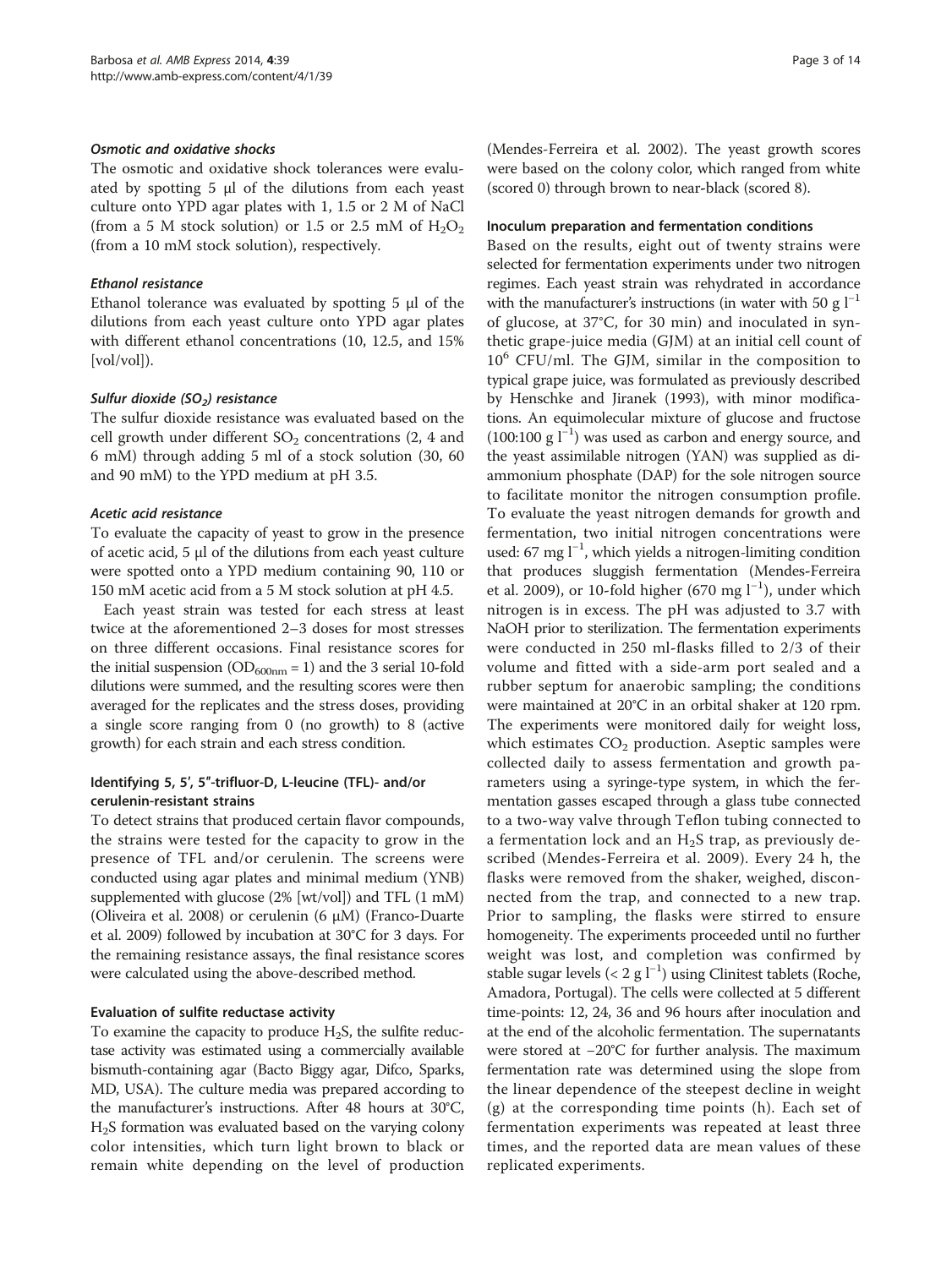## Determination of yeast growth and viability during fermentation

The yeast growth was followed by periodic optical density measurement (640 nm) of the appropriately diluted culture samples in a Shimadzu UV-2101 spectrophotometer (Shimadzu, Kyoto, Japan) and by counting the colonyforming units in YPD plates after incubation at 30°C, for 48 h. Further, the yeast cell biomass was determined using  $2 \times 50$  and  $3 \times 15$  ml samples centrifuged in pre-weighed tubes for 10 min at  $2300 \times g$ , washed twice with sterile deionized water, dried for 24 h at 100°C, and stored in a desiccator before weighing.

To evaluate the viability of nitrogen-starved cells, a sample from each low-nitrogen fermentation was spread onto yeast carbon base (YCB, Difco) agar plates with 0.73 mg N l<sup>−1</sup> as amino acids: histidine.HCl (1 mg l<sup>−1</sup>), methionine (2 mg l<sup>-1</sup>) and tryptophan (2 mg l<sup>-1</sup>). YCB was used to test the ability of yeasts to assimilate nitrogen by adding diverse nitrogen sources. The histidine, methionine and tryptophan concentrations were reduced to 10% of their original concentration in the yeast nitrogen base. This experiment was expected to detect viable cells in solid media without a nitrogen source.

## Analytical determinations

#### Nitrogen determination

The ammonium concentration was determined during fermentation using a continuous-flow analysis system as previously described (Mendes-Ferreira et al. [2004\)](#page-13-0). The maximum nitrogen consumption rate was determined by the slope from the linear dependence of the steepest decline in nitrogen concentration (mg) at the corresponding time points (h). The nitrogen consumption rates during the stationary growth phase under the high nitrogen regime were calculated using the slope from the linear dependence between nitrogen consumed (mg) and the respective duration (h).

## $H<sub>2</sub>S$  determination

The quantity of  $H_2S$  released by the cultures was determined colorimetrically following selective collection of fermentation gases using a modified fermentation lock and sulfide-trapping system, as described previously (Mendes-Ferreira et al. [2009\)](#page-13-0). The sulfide concentration was calculated using a calibration curve established from known sulfide quantities  $(0-12 \mu g)$  and standard methods (Acree et al. [1971](#page-12-0); Rees et al. [1971\)](#page-13-0).

## Fermentation metabolites determination

The glucose and fructose consumed, ethanol converted, and glycerol, succinic and acetic acids produced were analyzed for each sample throughout fermentation using high-performance liquid chromatography (HPLC) and a liquid chromatographic system equipped with the ion exclusion, cation exchange column Aminex HPX-87H (Bio-Rad Laboratories, Hercules, CA, USA) and a refractive index detector. The column was eluted using sulfuric acid (0.013 N) at 62°C and a 0.6 ml min−<sup>1</sup> flow rate. The samples were filtered through a membrane (Millipore, 0.22 μm pore size) before injecting 6 μl. The components were identified through their relative retention times compared with the respective standards, using the EZChrom Elite (vers. 3.x) Software (Agilent Technologies, Inc., Santa Clara, CA USA).

## Statistical analysis

The strains were clustered based on the phenotype scores obtained, using the Pearson correlation and UPGMA clustering (Spotfire 4.5 – TIBCO Software Inc., 2007–2012, Somerville, Massachusetts, USA). Factorial design experiments were used to analyze the influence of the two nitrogen concentrations and eight yeast strains on metabolic activity. The effects of nitrogen concentration on each strain's fermentation activity were examined through a two-way analysis of variance (ANOVA) and principal component analysis (PCA) using SAS JMP 7.0 (2007, Cary, NC, USA). For paired comparisons, the Tukey HSD (honestly significant difference) test was used.  $p < 0.05$  was considered statistically significant.

## Results

## Phenotypic characterization

Considering the objectives of this study, the strains were characterized for relevant alcoholic fermentation features, such as tolerance to temperature variation, presence of oxidizing agents and osmotic/ionic stress as well as the ability to produce certain volatile compounds. The phenotypic characteristics data are depicted in Table [2](#page-4-0) and the Additional file [1:](#page-12-0) Table S1 as final scores for each strain and stress condition, ranging between 0 (no growth) and 8 (active growth). Additional file [1:](#page-12-0) Figure S1 shows examples of yeast growth under the different stress conditions. The strains and conditions were organized through hierarchical clustering using the Pearson correlation and UPGMA clustering, which were used to separate the isolates into distinct groups, as shown in Figure [1.](#page-5-0)

## Yeast response to different stress conditions

The data herein demonstrate that temperature largely affects the growth of the yeast strains; each displayed active growth with a maximum score at 37°C, and 70% of the strains grew at 40°C, but eight out of 20 did not grow at 15°C. The strains K7, UCD505, UCD595, CEG and NT116 did not grow at 40°C but did grow at 15°C. The strains K7 and UCD505 diverged due to their low tolerance for most stress agents (acetic acid,  $SO<sub>2</sub>$  and ethanol), particularly UCD505. The yeasts in cluster II (CEG and NT116) diverged from the cluster III yeasts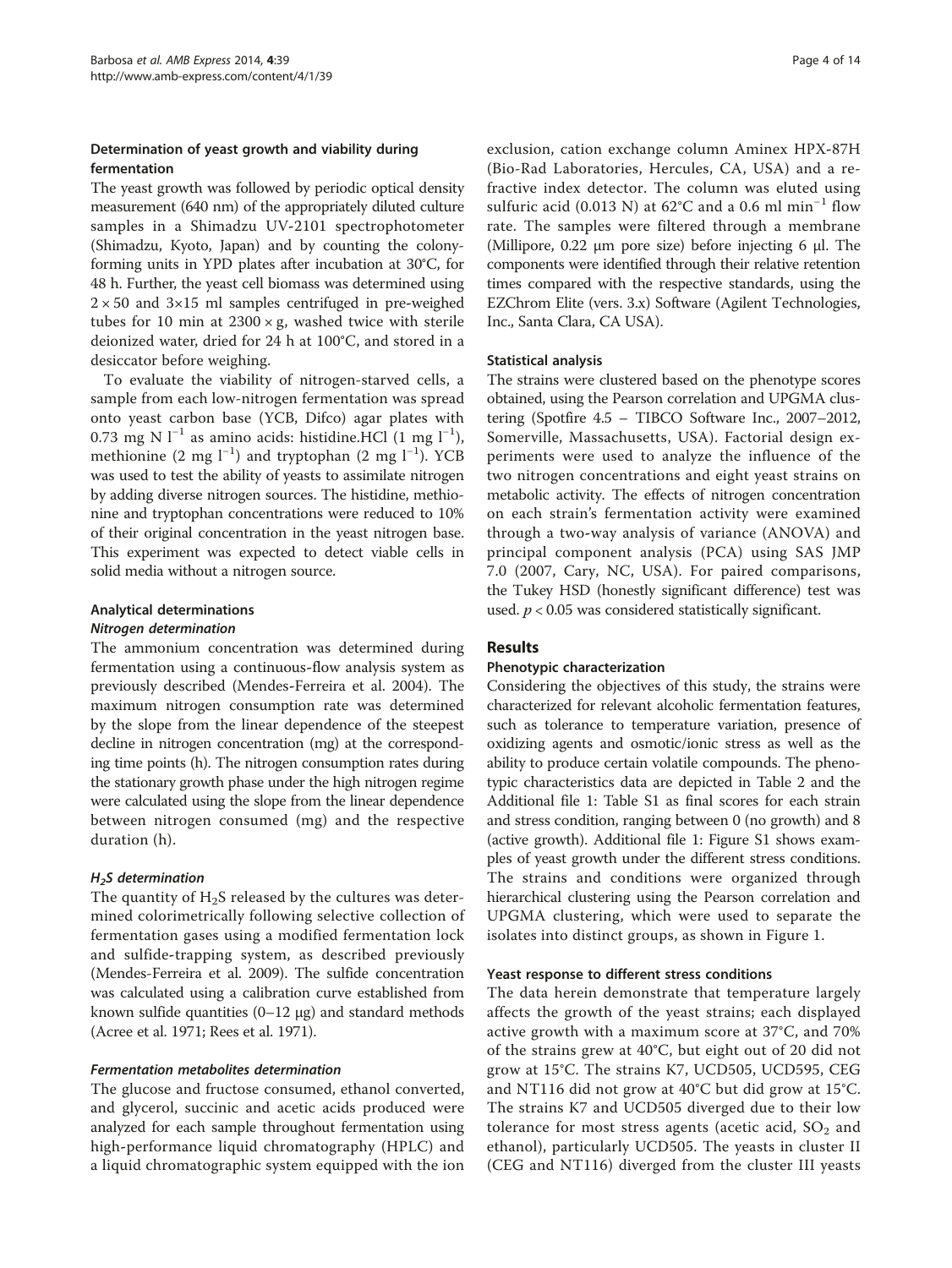(BRL97, BM45 and AWRI2) because the latter exhibited a strong resistance to acetic acid,  $SO_2$ , and  $H_2O_2$ . Cluster V is enriched with the yeasts that were more resistant to temperature variations and  $H_2O_2$  but had an average resistance to NaCl and acetic acid. Seventy-five percent of the yeast strains showed tolerance for the temperature range from 15 to 40°C, whereas 90% tolerated an acetic acid concentration up to 110 mM. Two strains, AWRI R2 and BM45, were particularly resistant to ethanol and acetic acid environmental stresses. Ethanol and sulfur dioxide resistance also varied among the strains. However, for the concentrations used, the strains were more sensitive to ethanol than sulfite; 85% of the strains did not grow with 12.5% ethanol, whereas only one, LVCB, tolerated 15% ethanol. For sulfur dioxide, 50% of the strains tolerated this antiseptic over the range 2 to 6 mM, but three, AWRI R2, BRL97 and BM45, reached maximum growth score with 6 mM of  $SO_2$ . In sum, the presence of NaCl,  $H_2O_2$  and acetic acid best discriminated the strains compared with the remaining stress conditions. In contrast, TFL was the least discriminating agent, because only 2 strains, UCD595 and W3, were resistant.

#### The ability of yeasts to produce volatile compounds

TFL and cerulenin resistance were examined to identify the yeasts' ability to produce flavoring compounds. The experiments were performed on agar plates with cerulenin

and TFL added separately and scored for no growth/active growth after incubation for 3 days. The yeasts showed generally greater resistance to cerulenin compared with TFL. Sensitivity to TFL was a feature of most strains, except UCD595 and W3. Conversely, 60% of the strains presented resistance to cerulenin, even with low growth scores. Only one strain, UCD595, presented resistance to both cerulenin and TFL.

For H2S, the strains K7 and UCD505 displayed the highest sulfite reductase activities on Biggy agar (cluster I). The remaining strains exhibited variable colony color intensities, which indicate different abilities to produce  $H_2S$ . Based on the color intensity of the colonies, the yeasts screened herein were classified as high (K7 and UCD595), medium (CEG, UCD522, W3, T73), low (QA23, EC1118, BM45) and no sulfide producers (AWRI796). The remaining strains displayed a low to moderate ability to produce sulfide.

#### Yeast growth kinetics and fermentation profiles

Eight representative strains from the distinct phenotypic characterization groups regarded as strains with high (VL1, BRL97, T73, NT116), medium (QA23, UCD522, XL) and low resistance to stress (CEG) and with different abilities to produce  $H_2S$  were used for fermentation experiments under two nitrogen regimes. The growth and fermentation parameters are in Table [3](#page-6-0). Accordingly,

| Yeast strain    | Cerulenin | <b>TFL</b> | Temperature | SO <sub>2</sub> | $H_2O_2$ | NaCl | Acetic acid | Ethanol | H <sub>2</sub> S |
|-----------------|-----------|------------|-------------|-----------------|----------|------|-------------|---------|------------------|
| K7              | 0.0       | 0.0        | 4.0         | 0.0             | 6.0      | 3.7  | 1.0         | 1.0     | 8.0              |
| W3              | 0.0       | 2.0        | 6.3         | 5.7             | 5.3      | 4.0  | 3.0         | 1.2     | 6.4              |
| <b>UCD595</b>   | 1.0       | 1.5        | 3.3         | 5.0             | 3.3      | 0.8  | 0.8         | 1.5     | 5.6              |
| <b>UCD505</b>   | 0.0       | 0.0        | 3.3         | 0.7             | 2.5      | 2.7  | 0.5         | 1.5     | 7.2              |
| XLD             | 1.0       | 0.0        | 6.0         | 5.7             | 5.8      | 5.0  | 3.0         | 1.5     | 5.6              |
| T73             | 0.0       | 0.0        | 6.0         | 5.7             | 6.3      | 2.7  | 3.3         | 1.5     | 6.4              |
| AWRI R2         | 2.0       | 0.0        | 6.0         | 8.0             | 5.8      | 0.3  | 4.8         | 1.0     | 5.6              |
| LVCB            | 0.0       | 0.0        | 6.0         | 4.8             | 6.8      | 1.2  | 3.3         | 4.2     | 4.0              |
| QA23            | 0.0       | 0.0        | 5.5         | 4.3             | 7.0      | 1.7  | 2.7         | 3.0     | 3.2              |
| BRL97           | 2.0       | 0.0        | 4.7         | 8.0             | 6.3      | 0.7  | 4.7         | 0.7     | 5.6              |
| EC1118          | 0.5       | 0.0        | 6.8         | 4.7             | 6.5      | 1.7  | 3.0         | 3.0     | 3.2              |
| CEG             | 0.5       | 0.0        | 2.8         | 4.7             | 5.3      | 0.0  | 2.8         | 0.7     | 6.4              |
| <b>FERMIVIN</b> | 0.5       | 0.0        | $8.0\,$     | 5.3             | 7.0      | 3.2  | 3.8         | 1.7     | 5.6              |
| <b>VIN13</b>    | 0.0       | 0.0        | 7.7         | 5.3             | 7.3      | 3.0  | 3.7         | 1.3     | 5.6              |
| <b>BM45</b>     | 1.0       | 0.0        | 6.2         | 8.0             | 7.0      | 0.0  | 4.5         | 1.7     | 3.2              |
| NT116           | 1.0       | 0.0        | 4.3         | 5.8             | 7.3      | 0.3  | 4.3         | 3.0     | 5.6              |
| XL              | 1.0       | 0.0        | 4.7         | 5.7             | 5.0      | 3.5  | 3.3         | 2.3     | 5.6              |
| <b>UCD522</b>   | 0.0       | 0.0        | 5.2         | 6.2             | 4.5      | 3.0  | 3.2         | 2.3     | 6.4              |
| VL1             | 0.3       | 0.0        | 6.0         | 6.0             | 7.0      | 3.0  | 3.3         | 2.3     | 4.8              |
| AWRI796         | 0.5       | 0.0        | 6.0         | 3.0             | 7.0      | 3.5  | 3.3         | 1.5     | 2.4              |

<span id="page-4-0"></span>Table 2 Phenotypes mean scores and conditions used to cluster the commercial yeasts tested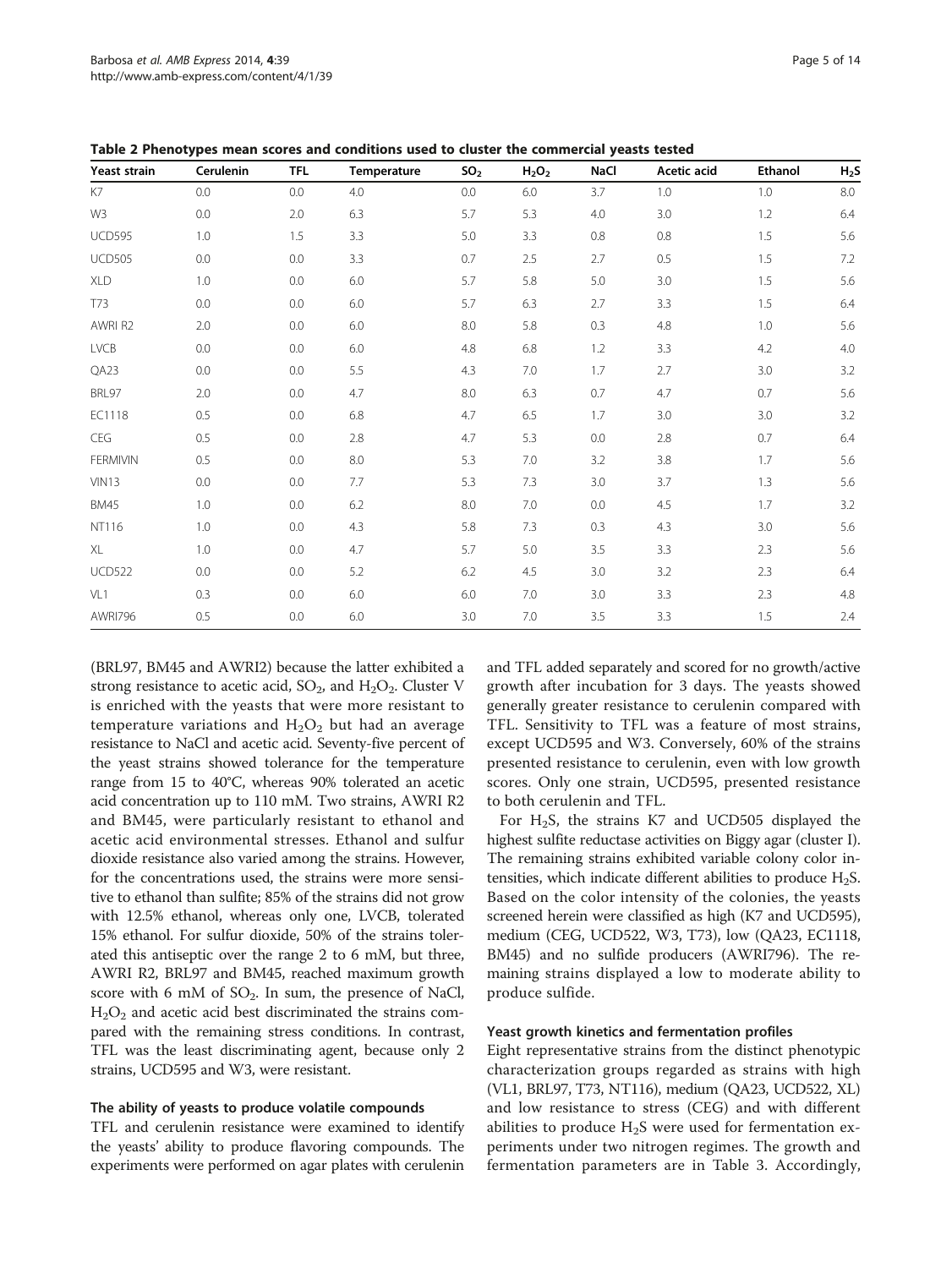<span id="page-5-0"></span>



vigorous fermentation was associated with high nitrogen levels and a high cell biomass. High nitrogen levels enhanced yeast growth and yielded higher fermentation rates with lower durations. With excess of nitrogen, the fermentation rates were much higher and the differences among the strains were great, whereas low nitrogen fermentations yielded relatively similar results among strains tested. Under the former conditions, 120 to 288 h were required for complete dryness depending on the yeast strain, whereas under the latter conditions, only five strains, QA23, UCD522, BRL97, VL1, and XL completed alcoholic fermentation after 672 to 696 h. The strains NT116, T73 and CEG did not fully degrade the sugars under low nitrogen. As the fermentation length per se does not fully define the performance of each individual strain, the pattern of sugars utilization was analyzed to better discriminate the yeast strains and nitrogen effects (Figures [2](#page-7-0) and [3](#page-8-0)). Although fermentations started with equal quantities of glucose and fructose, the simultaneous but slower fructose use compared with glucose, yielded differences between their respective concentrations and the fermentation length depended on fructose use. Discrepancies in sugar consumption under high nitrogen levels were clearer for

certain yeasts, such as VL1, T73, BRL97 and XL (Figure [3B](#page-8-0), D-F). The strains QA23 and VL1 were, respectively, the fastest and slowest nitrogen-consumers (Figure [3](#page-8-0)A-B).

The yeast sugar consumption differed under low and high nitrogen. Sugar concentrations decreased slightly at the beginning of fermentation (0 to 2 days) (Figure [2](#page-7-0)A-H) through the fourth day; the sugar consumption rate was similar for each yeast strain but with lower decay curves than in the high nitrogen media. As shown in Figures [2](#page-7-0) and [3,](#page-8-0) the area between the glucose and fructose consumption curves was clearly affected by both nitrogen availability and the yeast strain used. The fructose utilization kinetics influenced overall fermentation for the individual strains. The strains T73, CEG and NT116 yielded a larger area between the consumption curves for both sugars, which yielded an incomplete fermentation, likely due to an inability to entirely degrade the fructose in the medium.

The yeast cell viability (CFU's) and final biomass was significantly higher (2 to 3-fold) under high nitrogen, but each strain exhibited equal specific growth rates, irrespective of the initial nitrogen concentration used (Table [3\)](#page-6-0).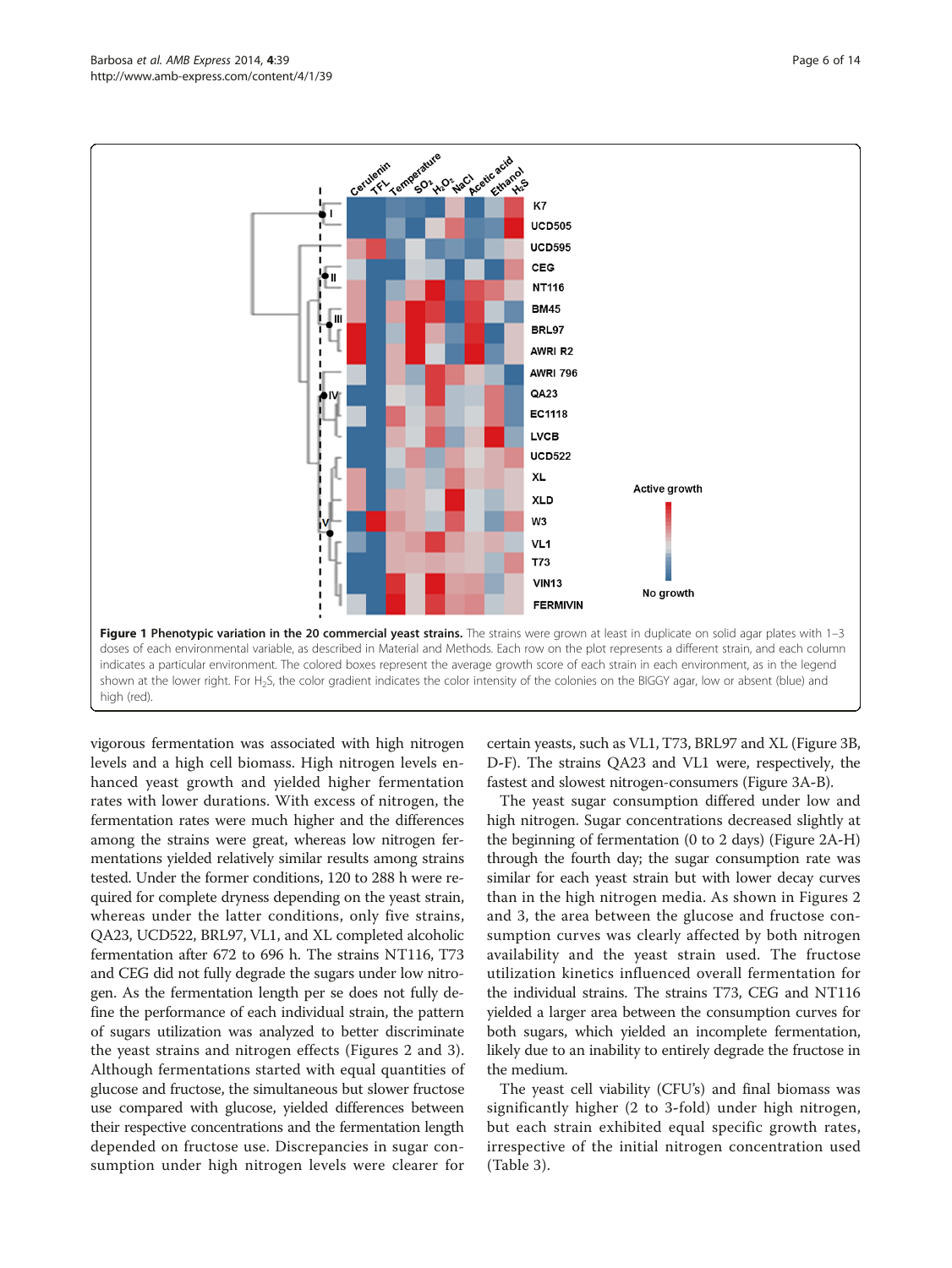<span id="page-6-0"></span>

| Table 3 Overview of growth and fermentation parameters of the eight wine yeast strains grown in synthetic grape juice medium under low (67 mg $\Gamma$ <sup>1</sup> ) and |  |
|---------------------------------------------------------------------------------------------------------------------------------------------------------------------------|--|
| high nitrogen (670 mg $I^{-1}$ ) concentrations                                                                                                                           |  |

| <b>Strain</b>   | N level | Specific growth<br>(mg $I^{-1}$ ) rate $\mu$ (h <sup>-1</sup> ) | Viable cells/ml                                                            | <b>Final biomass</b><br>$(q  ^{-1})$        | Maximum<br>fermentation<br>rate (g $h^{-1}$ ) | $TN_{100\%}$ (h)              | Maximum nitrogen $N_{FP}$ (mg)<br>consumption rate<br>$(mg h^{-1})$ |                                | $N_{SP}$ (mg)                                                 | $N_{SP}$ rate<br>$(mg h^{-1})$ | <b>Total N</b><br>consumed<br>(mg) |
|-----------------|---------|-----------------------------------------------------------------|----------------------------------------------------------------------------|---------------------------------------------|-----------------------------------------------|-------------------------------|---------------------------------------------------------------------|--------------------------------|---------------------------------------------------------------|--------------------------------|------------------------------------|
| T73             | 67      | $0.185 \pm 0.00^{b,c,d,e,f}$                                    | 3.28 E + 07 $\pm$ 1.39 E + 07 <sup>e,f</sup>                               | $2.6 \pm 0.06^{h,i}$                        | $0.03 \pm 0.019$                              | $26.11 \pm 0.00^e$            | $4.0 \pm 0.01^{\rm c,d,e}$                                          |                                |                                                               |                                |                                    |
|                 | 670     | $0.196 \pm 0.008^b$                                             | $1.02 E + 08 \pm 0.03E + 08^d$                                             | $6.6 \pm 0.02^{b,c}$                        | $0.11 \pm 0.00$ <sup>e,f</sup>                |                               | $5.0 \pm 0.09^{\rm b}$                                              | $240.9 \pm 4.69^{b,c}$         | $84.8 \pm 14.56$ <sup>d,e</sup>                               | $0.6 \pm 0.10^d$               | $333.9 \pm 16.01^{c,d}$            |
| UCD522 67       |         | $0.144 \pm 0.019$                                               | $4.95E + 07 \pm 0.07E + 07^e$                                              | $2.5 \pm 0.01^{\text{h},\text{i},\text{j}}$ | $0.04 \pm 0.01$ <sup>9</sup>                  | $35.03 \pm 0.00^{\circ}$      | $3.2 \pm 0.31$ <sup>e,f,g</sup>                                     |                                |                                                               |                                |                                    |
|                 | 670     | $0.156 \pm 0.005^{\rm d,e,f,g}$                                 | 1.10 E + 08 $\pm$ 0.01 E + 08 <sup>c,d</sup> 5.8 $\pm$ 0.07 <sup>d,e</sup> |                                             | $0.19 \pm 0.00$ <sup>a</sup>                  |                               | $6.0 \pm 0.09$ <sup>a</sup>                                         | $288.4 \pm 4.13$ <sup>a</sup>  | $120.7 \pm 29.97^{\text{c,d}}$                                | $1.3 \pm 0.31^{\rm b}$         | $409.1 \pm 29.28$ <sup>a,b</sup>   |
| <b>BRL97</b>    | 67      | $0.152 \pm 0.01^{f,g}$                                          | $3.56 E + 07 \pm 0.02E + 07$ <sup>e,f</sup>                                | $2.1 \pm 0.04^k$                            | $0.03 \pm 0.01$ <sup>9</sup>                  | $32.6 \pm 0.00^{\circ}$       | $3.1 \pm 0.26^{f,g}$                                                |                                |                                                               |                                |                                    |
|                 | 670     | $0.160 \pm 0.011^{\rm d,e,f,g}$                                 | 1.03 $E + 08 \pm 0.03 E + 08$ <sup>d</sup>                                 | $5.6 \pm 0.13^e$                            | $0.14 \pm 0.00^{c,d}$                         |                               | $4.4\pm0.33^{\mathrm{b,c,d}}$                                       |                                | $211.3 \pm 15.68^{\text{c,d}}$ 117.3 $\pm$ 10.33 <sup>d</sup> | $1.0 \pm 0.09^{b,c}$           | $328.6 \pm 6.09$ <sup>d</sup>      |
| NT116           | 67      | $0.186 \pm 0.01^{\rm b,c,d,e}$                                  | 4.45 $E + 07 \pm 0.3$ $E + 07$ <sup>e</sup>                                | $2.4 \pm 0.03^{i,j}$                        | $0.04 \pm 0.019$                              | $24 \pm 0.00^{\circ}$         | $4.4 \pm 0.30^{b,c,d}$                                              |                                |                                                               |                                |                                    |
|                 | 670     | $0.184 \pm 0.005^{b,c,d,e,f}$                                   | $1.50 E + 08 \pm 0.10 E + 08$ <sup>a,b</sup>                               | $6.7 \pm 0.07^{\rm b}$                      | $0.16 \pm 0.01^{b,c}$                         |                               | $2.7 \pm 0.33^{9}$                                                  | $131.2 \pm 15.98^e$            | $255.3 \pm 22.75^a$                                           | $2.7 \pm 0.24$ <sup>a</sup>    | $386.5 \pm 6.88^{\circ}$           |
| <b>OA23</b>     | 67      | $0.170 \pm 0.00^{\text{c,d,e,f,g}}$                             | 4.36 $E + 07 \pm 0.21 E + 07$ <sup>e</sup>                                 | $2.3 \pm 0.03^{j}$                          | $0.04 \pm 0.01$ <sup>9</sup>                  | $22.34 \pm 0.009$             | $3.7 \pm 0.07^{\text{d,e,f}}$                                       |                                |                                                               |                                |                                    |
|                 | 670     | $0.173 \pm 0.007^{c,d,e,f,g}$                                   | $1.71 E + 08 \pm 0.08E + 08$ <sup>a</sup>                                  | $5.9 \pm 0.07$ <sup>d</sup>                 | $0.17 \pm 0.01^{a,b}$                         |                               | $5.0 \pm 0.38$ <sup>b</sup>                                         | $239.8 \pm 18.47^b$            | $177.5 \pm 11.68^{\mathrm{b}}$                                | $2.5 \pm 0.16^a$               | $417.3 \pm 6.96^{\circ}$           |
| VL <sub>1</sub> | 67      | $0.210 \pm 0.01^{a,b}$                                          | 4.87 E + 07 $\pm$ 0.35 E + 07 <sup>e</sup>                                 | $2.6 + 0.04^h$                              | $0.04 \pm 0.01$ <sup>9</sup>                  | $24 \pm 0.00^{\circ}$         | $4.8 \pm 0.31^{b,c}$                                                |                                |                                                               |                                |                                    |
|                 | 670     | $0.220 \pm 0.004$ <sup>a</sup>                                  | 1.15 E + $08 \pm 0.21$ E + $08^{c,d}$ 6.4 $\pm 0.05^{c}$                   |                                             | $0.08 \pm 0.01$ <sup>f</sup>                  |                               | $2.1 \pm 0.12$ <sup>h</sup>                                         | $100.9 \pm 5.66^{\dagger}$     | $166.5 \pm 8.87^b$                                            | $0.7 \pm 0.04^{\text{c,d}}$    | $267.4 \pm 12.28$ <sup>d</sup>     |
| <b>CEG</b>      | 67      | $0.153 \pm 0.00^{\mathrm{e,f,g}}$                               | 1.49 E + 07 $\pm$ 0.35 E + 07 <sup>t</sup>                                 | $1.7 + 0.06$                                | $0.04 \pm 0.00$ <sup>g</sup>                  | $44.06 \pm 0.00^a$            | $2.1 \pm 0.11^{\rm h}$                                              |                                |                                                               |                                |                                    |
|                 | 670     | $0.146 \pm 0.002$ <sup>9</sup>                                  | 5.73 $E + 07 \pm 0.09 E + 07^e$                                            | $5.3 \pm 0.09$ <sup>t</sup>                 | $0.13 \pm 0.01^{\text{d,e}}$                  |                               | $2.9 \pm 0.12^{\text{f,g,h}}$                                       | $282.7 \pm 13.24$ <sup>a</sup> | $55.3 \pm 1.43^e$                                             | $0.5 \pm 0.01$ <sup>d</sup>    | 338.1 $\pm$ 14.68 <sup>c,d</sup>   |
| XL              | 67      | $0.192 \pm 0.02^{\rm a,b,c,d}$                                  | 3.80 E + 07 $\pm$ 0.28 E + 07 <sup>e,f</sup>                               | $3.1 + 0.129$                               | $0.04 \pm 0.01$ <sup>9</sup>                  | $30.33 \pm 0.00$ <sup>d</sup> | $2.9 \pm 0.13^{f,g,h}$                                              |                                |                                                               |                                |                                    |
|                 | 670     | $0.195 \pm 0.026^{a,b,c}$                                       | 1.32 E + 08 ± 0.07E + 08 <sup>b,c</sup> 7.5 ± 0.01 <sup>a</sup>            |                                             | $0.14 \pm 0.01^{\text{c,d}}$                  |                               | $4.2 \pm 0.61^{b,c,d}$                                              | $202.8 \pm 29.23$ <sup>d</sup> | $153.4 \pm 32.15^{b,c}$ $1.3 \pm 0.27^{b}$                    |                                | $356.3 \pm 4.61^{\circ}$           |

Values in same column not connected by the same letter are significantly different,  $p < 0.05$ .

 $N_{EP}$  - Nitrogen consumed during exponential phase.

N<sub>SP</sub> - Nitrogen consumed during stationary phase.

N<sub>SP</sub> rate - Nitrogen consumption rate during stationary phase.

 $TN_{100\%}$  - Time necessary to consume all nitrogen.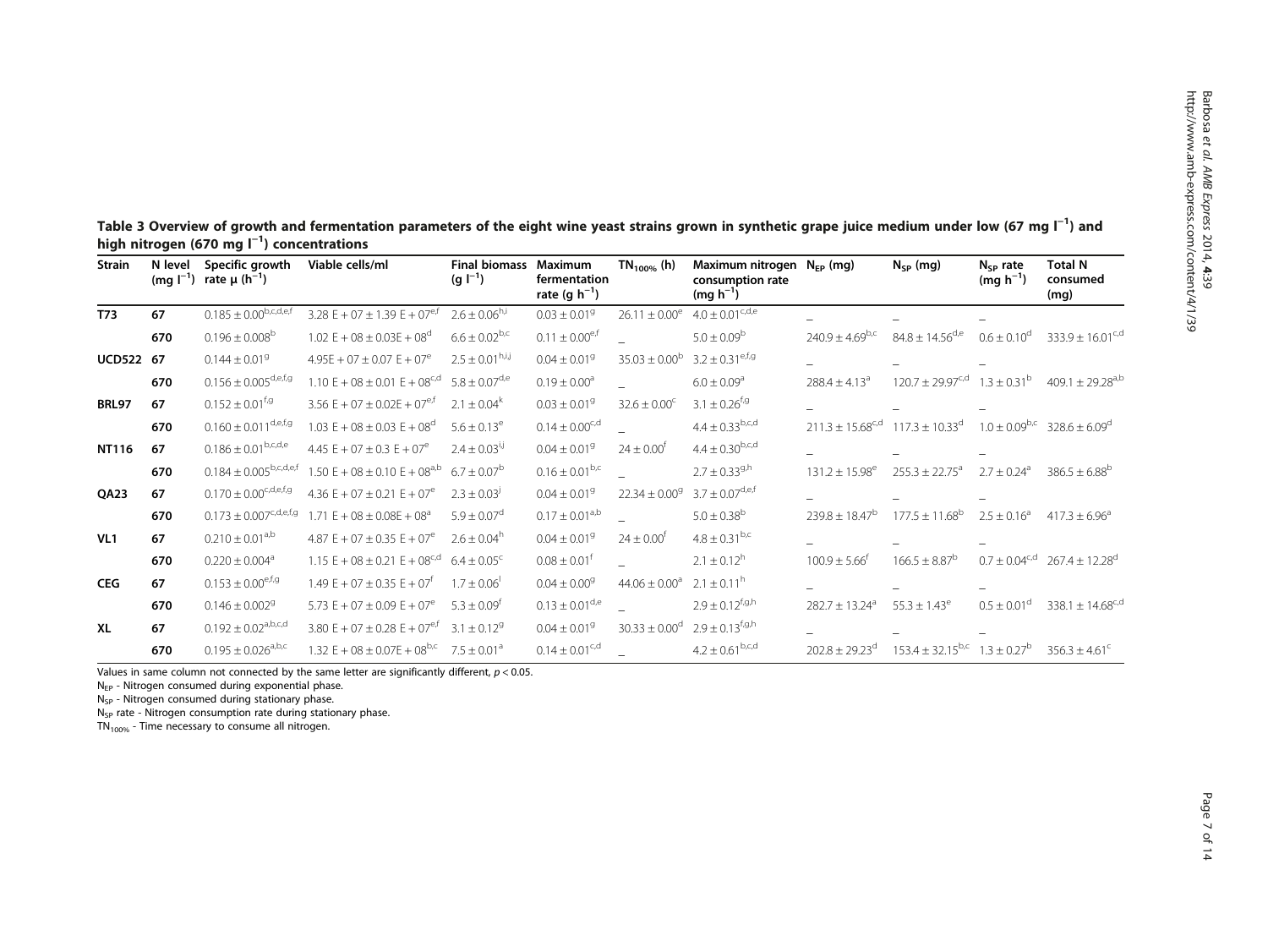<span id="page-7-0"></span>

The yeast cells viability remained constant (either in YPD or YCB medium) under low nitrogen, and the yeast cells slowly continued to consume sugars for almost a month without extracellular nitrogen. As shown in Table [3](#page-6-0), more nitrogen was used by the yeasts upon increasing the available nitrogen in the media; the nitrogen was fully consumed after 22 to 44 h (depending on the strain) in the media with low nitrogen. High nitrogen levels yielded different consumption rates during either the exponential or stationary growth phase. Both results demonstrate that nitrogen demands are highly strain-dependent and suggest that measuring nitrogen during the stationary growth phase is important. The quantity of nitrogen consumed during

the stationary phase was positively correlated with a higher cell number and better fermentation competence, rather than the maximum nitrogen consumption rate. The strains with high fermentation activity, QA23, UCD522 and NT116, were high nitrogen-consumers with high nitrogen consumption rates, particularly during the stationary phase (Table [3](#page-6-0)). The strains NT116 and VL1 displayed high nitrogen consumption rates during low-nitrogen fermentations.

## The effects of nitrogen concentration and yeast strain on  $H<sub>2</sub>S$  release

H2S release showed a strain-dependent variable response to nitrogen availability; despite this contrasting behavior,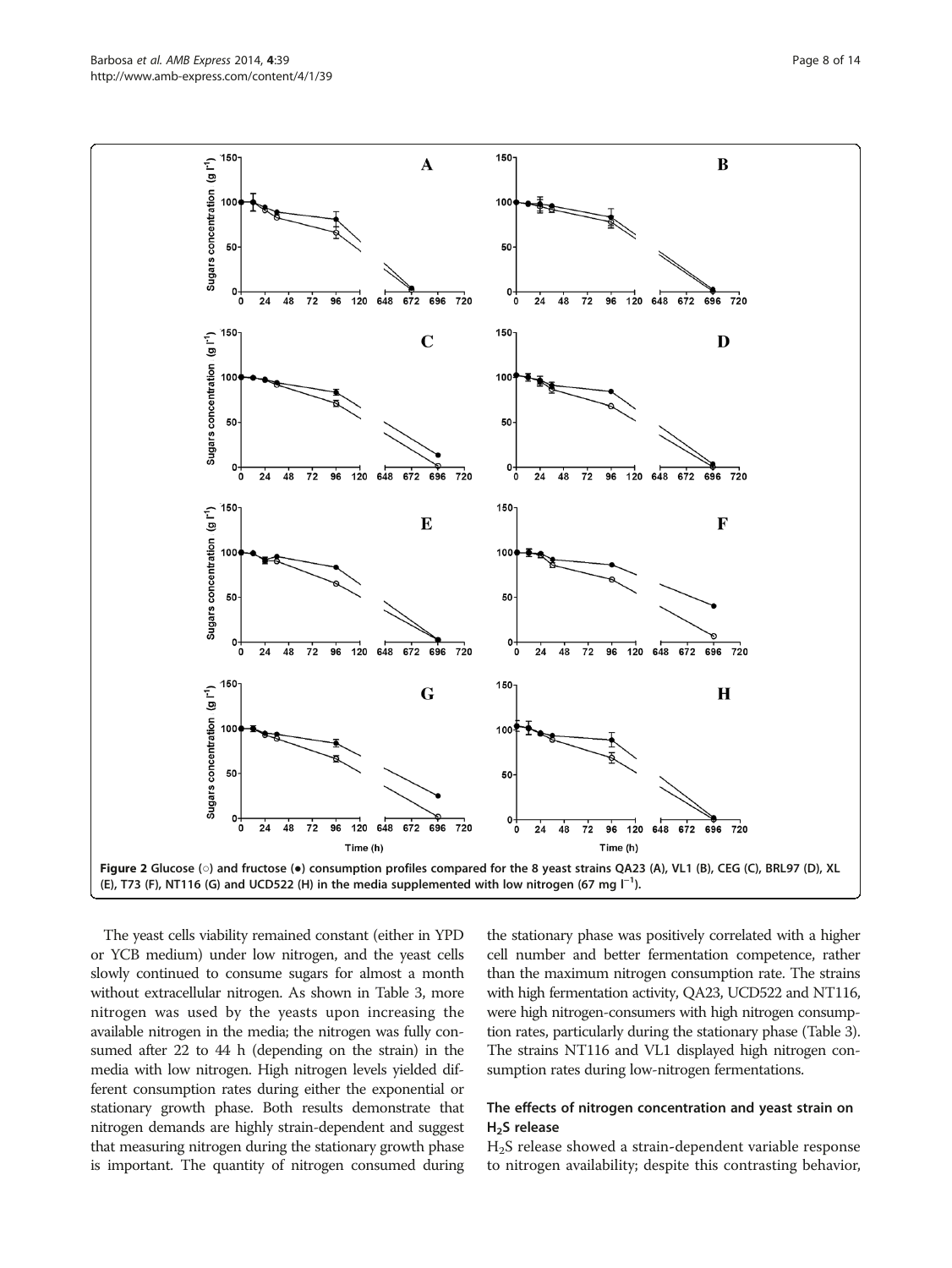<span id="page-8-0"></span>

certain strains, QA23, NT116, CEG and BRL97, produced negligible quantities of  $H_2S$  under the two nitrogen regimes (Table [4](#page-9-0)). In contrast, the strains BRL97 and CEG showed a direct relationship between the initial levels of nitrogen in the media and the quantity of  $H_2S$  released. The quantity of H2S released during alcoholic fermentation was positively correlated with the color intensity of the colonies on Biggy agar (Table [4](#page-9-0) and Figure [1](#page-5-0)), particularly for the high and medium producers, UCD522, T73, XL and VL1.

## The effects of nitrogen concentration and yeast strain on fermentation metabolites

At the end of fermentation, we quantified several metabolites, such as ethanol, glycerol, succinic and acetic acids and the residual sugars (Table [4](#page-9-0)). We observed differences in the final ethanol concentration, particularly under low

nitrogen for the T73, NT116 and CEG strains, due to incomplete sugar degradation. The yeast strains differed in regard to the succinic acid concentration formed under high or low nitrogen, but each strain was more productive during low-nitrogen fermentations. Under the latter condition, the quantity of succinic acid produced by the yeasts can be directly correlated with the final biomass (Tables [3](#page-6-0) and [4](#page-9-0)). We evaluated the glycerol concentration produced by each strain individually and observed that, even without significant differences, high glycerol concentrations were produced during high-nitrogen fermentations. The exception was the yeast strain CEG, which produced almost the same glycerol concentration under both nitrogen regimes (Table [4](#page-9-0)). With high nitrogen levels, glycerol production positively correlated with the final yeast biomass (Tables [3](#page-6-0) and [4](#page-9-0)). Further, more acetic acid was produced during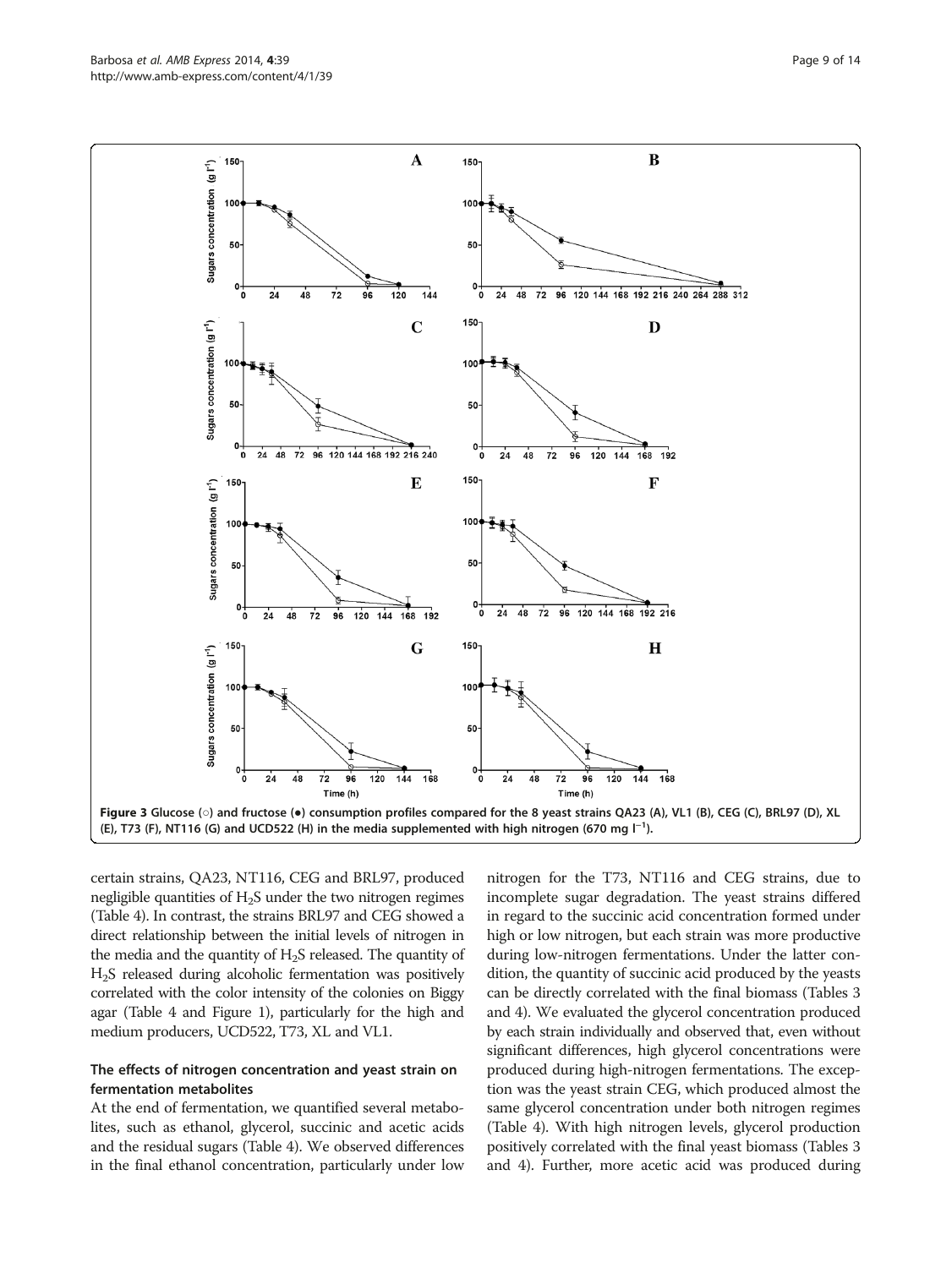| <b>Strain</b>   | N level<br>$(mg I^{-1})$ | Time to reach<br>dryness (h) | <b>Residual</b><br>glucose (g $I^{-1}$ ) | <b>Residual</b><br>fructose (g $I^{-1}$ ) | <b>Succinic</b><br>acid (g $I^{-1}$ ) | Glycerol<br>$(g I^{-1})$     | Acetic<br>acid (g $I^{-1}$ )   | <b>Ethanol</b><br>(% v/v)       | Total H <sub>2</sub> S<br>$(\mu g I^{-1})$ |
|-----------------|--------------------------|------------------------------|------------------------------------------|-------------------------------------------|---------------------------------------|------------------------------|--------------------------------|---------------------------------|--------------------------------------------|
| T73             | 67                       | >696                         | $6.73 \pm 1.65^a$                        | $40.48 \pm 2.23$ <sup>a</sup>             | $1.91\pm0.02^{\rm a,b,c}$             | $6.74 \pm 1.49^{a,b}$        | $0.32 \pm 0.06^{b,c,d}$        | $8.95 \pm 0.31^f$               | $214.4 \pm 97.1^a$                         |
|                 | 670                      | 192                          | $2.09 \pm 0.29^b$                        | $2.50 \pm 0.13^d$                         | $0.54 \pm 0.03^e$                     | $8.63 \pm 0.29^{a,b}$        | $0.79 \pm 0.07$ <sup>a</sup>   | $11.60 \pm 0.46^{a,b,c}$        | $44.7 \pm 22.7$ <sup>b,c</sup>             |
| <b>UCD522</b>   | 67                       | 672                          | $0.47 \pm 0.04^b$                        | $2.42 \pm 0.04^d$                         | $2.00 \pm 0.12^{a,b}$                 | $7.24 \pm 0.54^{a,b}$        | $0.22 \pm 0.05$ <sup>c,d</sup> | $12.00 \pm 0.00^{a,b}$          | $201.7 \pm 19.3$ <sup>a</sup>              |
|                 | 670                      | 144                          | $1.38 \pm 0.32^b$                        | $2.77 \pm 0.89^d$                         | $0.34 \pm 0.03^e$                     | $7.66 \pm 0.34^{a,b}$        | $0.39 \pm 0.01^{b,c}$          | $12.30 \pm 0.00^a$              | $191.2 \pm 14.3$ <sup>a</sup>              |
| <b>BRL97</b>    | 67                       | 696                          | $0.51 \pm 0.01^{\rm b}$                  | $3.52 \pm 0.16^d$                         | $1.68 \pm 0.04^{c,d}$                 | $6.27 \pm 0.21^{\rm b}$      | $0.44 \pm 0.00^{\circ}$        | $11.80 \pm 0.20^{a,b}$          | $4.4 \pm 3.8^{\circ}$                      |
|                 | 670                      | 168                          | $2.03 \pm 0.35^{\rm b}$                  | $3.69 \pm 0.09^d$                         | $0.39 \pm 0.00^e$                     | $8.79 \pm 0.94$ <sup>a</sup> | $0.71 \pm 0.01^a$              | $11.83 \pm 0.21^{a,b}$          | $8.9 \pm 6.7^{\circ}$                      |
| <b>NT116</b>    | 67                       | >696                         | $1.85 \pm 0.61^{\rm b}$                  | $24.94 \pm 3.62^b$                        | $1.76 \pm 0.09^{a,b,c}$               | $7.18 \pm 0.35^{a,b}$        | $0.32 \pm 0.01^{b,c,d}$        | $10.2 \pm 0.17^e$               | $5.6 \pm 3.0^{\circ}$                      |
|                 | 670                      | 144                          | $2.23 \pm 0.63^b$                        | $2.43 \pm 0.36^{c,d}$                     | $0.38 \pm 0.04^e$                     | $8.00 \pm 0.30^{a,b}$        | $0.45 \pm 0.01^{\circ}$        | $11.85 \pm 0.35$ <sup>a,b</sup> | $2.1 \pm 1.7^c$                            |
| QA23            | 67                       | 672                          | $2.08 \pm 1.43^b$                        | $3.89 \pm 0.50^{\circ}$                   | $1.69 \pm 0.04^{b,c,d}$               | $6.24 \pm 0.16^b$            | $0.16 \pm 0.03$ <sup>d</sup>   | $11.50 \pm 0.14^{a,b,c,d}$      | $0.0 \pm 0.0^{\circ}$                      |
|                 | 670                      | 120                          | $2.31 \pm 0.76^b$                        | $2.38 \pm 0.07$ <sup>d</sup>              | $0.33 \pm 0.01^e$                     | $8.47 \pm 0.11^{a,b}$        | $0.43 \pm 0.01^{\rm b}$        | $11.90 \pm 0.10^{a,b}$          | $0.0 \pm 0.0^{\circ}$                      |
| VL <sub>1</sub> | 67                       | 696                          | $0.62 \pm 0.09^b$                        | $2.66 \pm 1.09^d$                         | $1.94 \pm 0.22^{a,b,c}$               | $6.34 \pm 1.06^b$            | $0.34 \pm 0.04^{b,c,d}$        | $11.38 \pm 0.34^{b,c,d}$        | $45.1 \pm 14.1^{b,c}$                      |
|                 | 670                      | 288                          | $1.70 \pm 0.22^b$                        | $3.00 \pm 0.31$ <sup>d</sup>              | $0.47 \pm 0.02^e$                     | $8.32 \pm 0.42^{a,b}$        | $0.73 \pm 0.04^a$              | $11.75 \pm 0.35^{a,b,c}$        | $4.4 \pm 0.5^{\circ}$                      |
| <b>CEG</b>      | 67                       | >696                         | $1.49 \pm 0.02^b$                        | $13.57 \pm 0.61$ <sup>c</sup>             | $1.46 \pm 0.00^d$                     | $7.05 \pm 0.63^{a,b}$        | $0.33 \pm 0.11^{b,c,d}$        | $10.87 \pm 0.13$ <sup>d,e</sup> | $0.6 \pm 0.0^{\circ}$                      |
|                 | 670                      | 216                          | $1.77 \pm 0.03^b$                        | $1.99 \pm 0.07$ <sup>d</sup>              | $0.36 \pm 0.04^e$                     | $7.27 \pm 0.13^{a,b}$        | $0.69 \pm 0.02$ <sup>a</sup>   | $11.37 \pm 0.21^{b,c,d}$        | $5.0 \pm 7.0^{\circ}$                      |
| <b>XL</b>       | 67                       | 696                          | $2.57 \pm 0.00^{\rm b}$                  | $2.94 \pm 0.00^d$                         | $2.02 \pm 0.00^a$                     | $7.81 \pm 0.00^{a,b}$        | $0.24 \pm 0.00^{b,c,d}$        | $11.38 \pm 0.02^{a,b,c,d}$      | $127.6 \pm 14.1^{a,b}$                     |
|                 | 670                      | 168                          | $1.66 \pm 0.15^b$                        | $2.16 \pm 0.14^d$                         | $0.44 \pm 0.05^e$                     | $8.16 \pm 0.07^{\rm a,b}$    | $0.77 \pm 0.09^{\circ}$        | $11.63 \pm 0.4^{a,b,c}$         | $35.6 \pm 23.7^{b,c}$                      |

<span id="page-9-0"></span>Table 4 Overview of the levels of metabolites produced by the eight wine yeast strains grown in synthetic grape juice medium under low (67 mg l $^{-1}$ ) and high nitrogen (670 mg l $^{-1}$ ) concentrations

Values in same column not connected by the same letter are significantly different,  $p < 0.05$ .

high-nitrogen fermentations, being directly correlated with fermentation length.

For a general overview of the data, a principal component analysis (PCA) was performed using each strain and traits that characterized fermentations under the low- and high-nitrogen regimes (Figures 4 and [5](#page-10-0)). This approach was used to separate the strains based on growth parameters,

nitrogen utilization and metabolites produced during fermentation. For fermentations under low nitrogen (Figure 4), PC1 and PC2 accounted for 42.8% and 25.4% of the variability, respectively. The strains were mainly discriminated by the time required to consume the available nitrogen (higher for CEG), nitrogen consumption rates and additional growth parameters. The center depicts

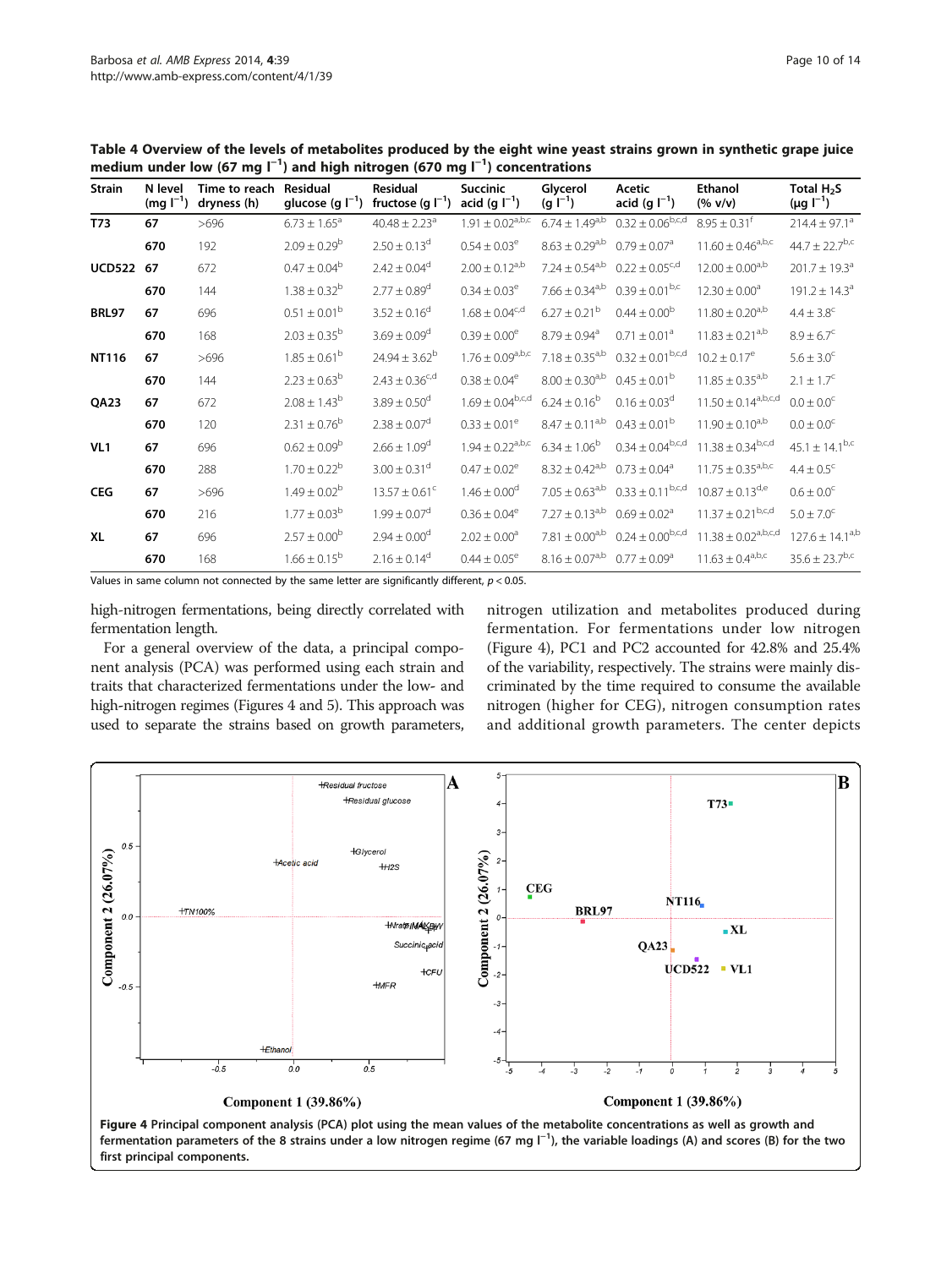<span id="page-10-0"></span>

the most vigorous/more rapidly fermenting yeast strains, QA23, UCD522 and NT116, and the upper right quadrant only indicates strain T73 due to the residual sugar levels. Clearly, under low nitrogen, certain direct relationships between the parameters analyzed can be established; the strains that exhibit higher nitrogen consumption rates have a higher final biomass, higher specific growth and maximum fermentation rates, and high succinate concentrations. Thus, at low nitrogen levels, the nitrogen consumption rate defines the cell biomass yield; XL, T73 and VL1; NT116, QA23 and UCD522; and BRL97 and CEG are high, medium and low biomass producers, respectively. For high-nitrogen fermentation (Figure 5), PCA explains 72.9% of the total variability; PC1 accounted for 44.7% and PC2 accounted for an additional 28.2%. The high maximum fermentation rates are mainly due to the nitrogen consumed and its consumption rate during the stationary phase, which yielded a high cell population and fermentation velocity. Glycerol formation directly correlated with yeast cell biomass.  $H_2S$  liberation depended on the nitrogen consumption rate during the exponential growth phase. The strains were also discriminated by fermentation length; the more rapidly fermenting strains are located on the right quadrant (QA23, UCD522 and NT116), the medium in the center (BRL97 and XL), and the slowest on the left quadrant (CEG, T73 and VL1). Further, we observed a positive relationship between acetic acid formation and fermentation length.

## **Discussion**

The yeast stress response is important for survival and proper processing during fermentation. Indeed, it is a main research interest both for fundamental knowledge of the S. cerevisiae wine strains and for the practical application thereof (Bisson et al. [2007\)](#page-12-0). In this study, commercial yeast strains from different geographical origins were subjected to different environmental stresses that are similar to stresses encountered during alcoholic fermentation. Diversity among the strains was demonstrated through the unique phenotypic patterns of each strain, which is consistent with previous studies (Kvitek et al. [2008](#page-12-0); Mendes et al. [2013\)](#page-12-0). Overall, resistance to different NaCl,  $H<sub>2</sub>O<sub>2</sub>$  and acetic acid concentrations was more straindiscriminating than the remaining stress conditions. S. cerevisiae yeast strains exhibit a higher natural predisposition for tolerating ethanol and sulfur dioxide  $(SO<sub>2</sub>)$ , due to adaptation and natural selection, allowing them to predominate in many fermentation environments. The wine S. cerevisiae strains are more resistant to  $SO_2$ , which has been a widely used preservative for centuries, due to higher SSU1 gene expression, which encodes a plasma membrane sulfite pump that is required for efficient sulfite efflux and maintains sufficiently low sulfite levels to prevent toxicity (Park and Bakalinsky [2000](#page-13-0)). Except for the sake yeast strain K7 (sake is sulfite-free), which was highly sensitive to the range of  $SO<sub>2</sub>$  doses, all the strains tolerated the lowest concentration. Higher variability was observed among the yeast strains with the higher  $SO_2$  concentrations; the AWRI R2 and BM45 strains displayed the highest scores even with very high  $SO<sub>2</sub>$  concentrations. For yeast tolerance to ethanol, we observed high diversity among the strains tested at 10%, which was diminished for the highest ethanol concentrations, wherein 80% of the strains did not grow. This is an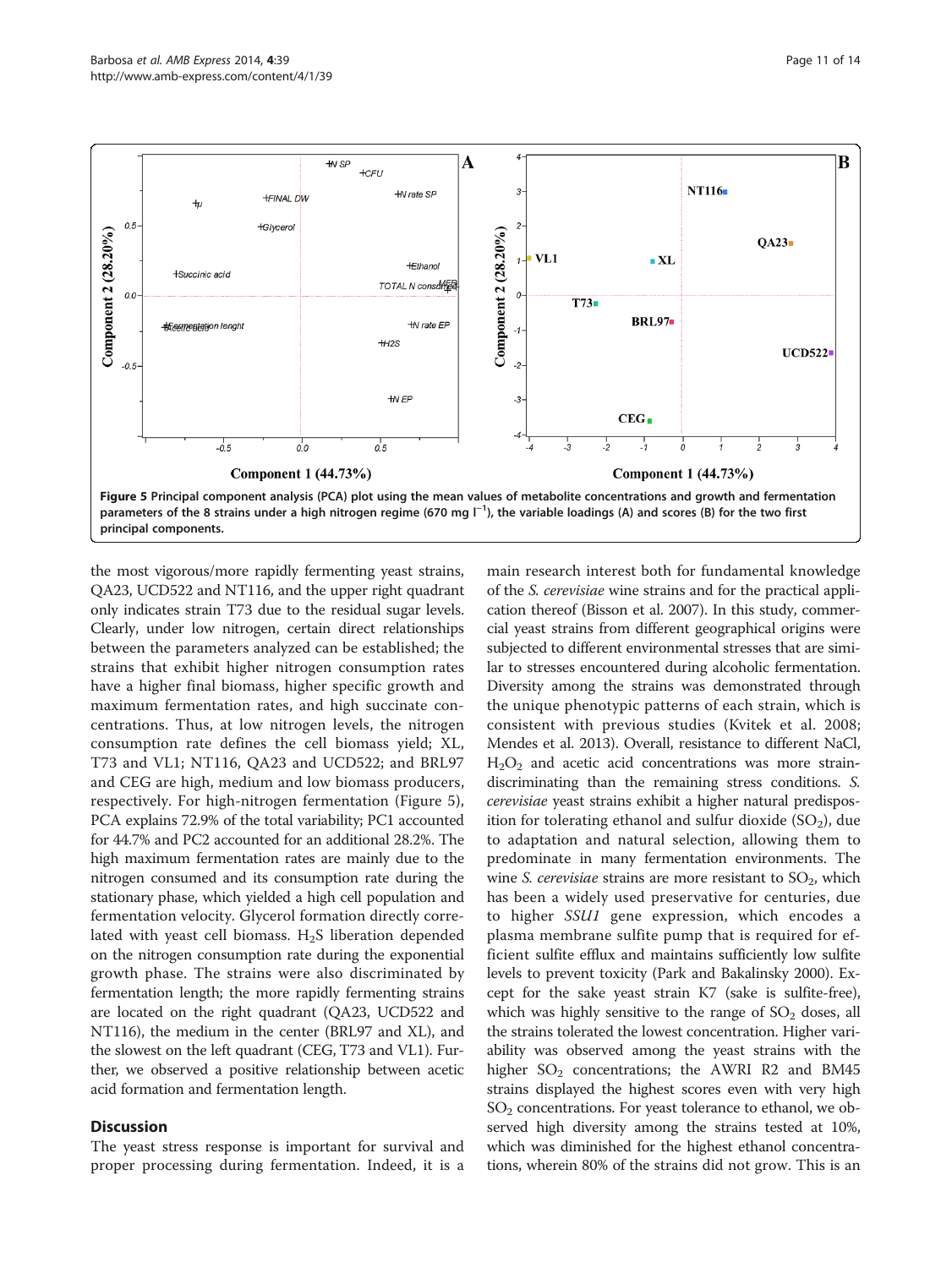intriguing result because a higher resistance phenotype was expected for the commercial wine strains. Additional studies have yielded similar results (Kvitek et al. [2008](#page-12-0)). The low growth scores for the highest ethanol levels observed may be due to use of yeast cells in the exponential growth phase, wherein the cells are significantly more sensitive to environmental stress (Werner-Washburne et al. [1993\)](#page-13-0). An additional explanation may be that throughout alcoholic fermentation the yeast cells gradually adapt to the ethanol produced and increase their tolerance (Arroyo-López et al. [2010](#page-12-0)). High resistance to oxidative stress is an advantage for wine yeast because hypoxic fermentation in a high-sugar medium induces yeast cells to produce ROS (Reactive Oxygen Species) (Mendes-Ferreira et al. [2010;](#page-13-0) Landolfo et al. [2008\)](#page-12-0). Therefore, the strains that better manage oxidative stress from either yeast respiratory metabolism or the presence of  $H_2O_2$ produced during alcoholic fermentation (Bisson et al. [2007\)](#page-12-0) will likely perform well during fermentation, such as for the QA23, FERMIVIN and VL1 strains herein. The high resistance to acetic acid demonstrated by the yeast strains AWRI R2, BRL97 and BM45, should be highlighted because this compound is known to affect yeast fermentative performance in winemaking. Additionally, it is important for yeast used in additional biotechnological processes, such as on bioethanol production, in which acetic acid is frequently the most dominant inhibitor in the plant-biomass hydrolysates (van Maris et al. [2006](#page-13-0)).

From this screen, eight strains, UCD522, XL, FERMIVIN, VIN13, W3, XLD, T73 and VL1, should be highlighted because displayed interesting industrial features, such as a high resistance to temperature variation and oxidative shock as well as, simultaneously, an average resistance to acetic acid.

Despite the wide variation in growth scores under the different conditions tested, hierarchical clustering showed phenotypic similarity between certain strains irrespective of geographical origin. This phenomenon was described by Dunn et al. [\(2012](#page-12-0)), who observed similar pairs or groups of strains, but could not find clusters based on geographic origin using array-Comparative Genomic Hybridization (aCGH) for 83 different S. cerevisiae strains. These observations support the hypothesis that genomic diversity driven by mutation or DNA sequence alteration and environmental adaptation may impact S. cerevisiae strain diversity more than geographical origin.

Considering the major role of nitrogen availability in yeast growth and fermentative performance (Bisson [1999](#page-12-0); Salmon [1989;](#page-13-0) Manginot et al. [1998;](#page-12-0) Bell and Henschke [2005\)](#page-12-0), alcoholic fermentation trials experiments were conducted under two different nitrogen regimes. For that purpose, eight representative strains from distinct phenotypic clusters were used to evaluate the rates and profiles

of nitrogen consumption as well as analyze its impact on fermentation kinetics and the metabolites produced. For each strain, nitrogen concentration affected the fermentation length, maximum fermentation rate and final biomass, not specific growth rates, as proposed in literature (Mendes-Ferreira et al. [2004, 2009](#page-13-0); Gardner et al. [2002](#page-12-0); Varela et al. [2004\)](#page-13-0). Consistent with a recent study (Gutiérrez et al. [2012\)](#page-12-0) which demonstrated that the minimum nitrogen concentration required by yeasts to yield the  $\mu_{\text{max}}$  is very low (5 to 18 mg N  $l^{-1}$ ), we did not detect significant differences in the yeast growth rates under the two nitrogen regimes examined herein. However, the highest fermentation rates were observed under high nitrogen conditions due to the higher final yeast cell biomass (Varela et al. [2004](#page-13-0); Albertin et al. [2011](#page-12-0)). Nevertheless, for each nitrogen level and comparing yeast strains, the same correlation between yeast cell final biomass and better fermentative performance was not established. For instance, the VL1 strain final biomass was significantly higher than for QA23, although taking more 168 h to fully degrade the sugars. On the other hand, a positive correlation was found between nitrogen consumption during the stationary growth phase and fermentative activity. The strains with a shorter fermentation length, QA23, UCD522 and NT116, exhibited the highest nitrogen consumption rates, particularly during the stationary phase. These findings suggest that nitrogen is not necessarily directed towards biomass formation, but it might be used to generate high fermentative vigor, which is associated with fructose utilization (Berthels et al. [2004](#page-12-0)). Fructose utilization and the time for its consumption impacted the fermentation length. The fructose consumption profile for the glucophilic wine yeast strains examined was dissimilar. The strains with a lower discrepancy between glucose and fructose consumption were assumed to perform better during fermentation (Berthels et al. [2004\)](#page-12-0), as herein for the yeast strains QA23, UCD522 and NT116.

Fermentation behavior under excess of nitrogen was not a predictor for fermentation efficiency under limited nitrogen. For instance, the strains T73 and CEG as well as, more importantly, the highly efficient strain NT116 did not complete alcoholic fermentation under low nitrogen conditions, which reinforces the notion that nitrogen availability during the stationary-growth phase is crucial for fructose consumption, at least for certain strains.

The wine yeast strains fermentation by-products differed quantitatively but not qualitatively; this metabolic diversity yields the individual wine organoleptic characteristics. Glycerol, succinic acid and acetic acid are the main secondary metabolites derived from sugars fermentation. In this study, the levels of glycerol in both nitrogen regimes did not differ significantly, most likely because glycerol is primarily formed due to an osmotic stress response (Nevoigt and Stahl [1997\)](#page-13-0), which occurred under both conditions. For acetic acid, although we observed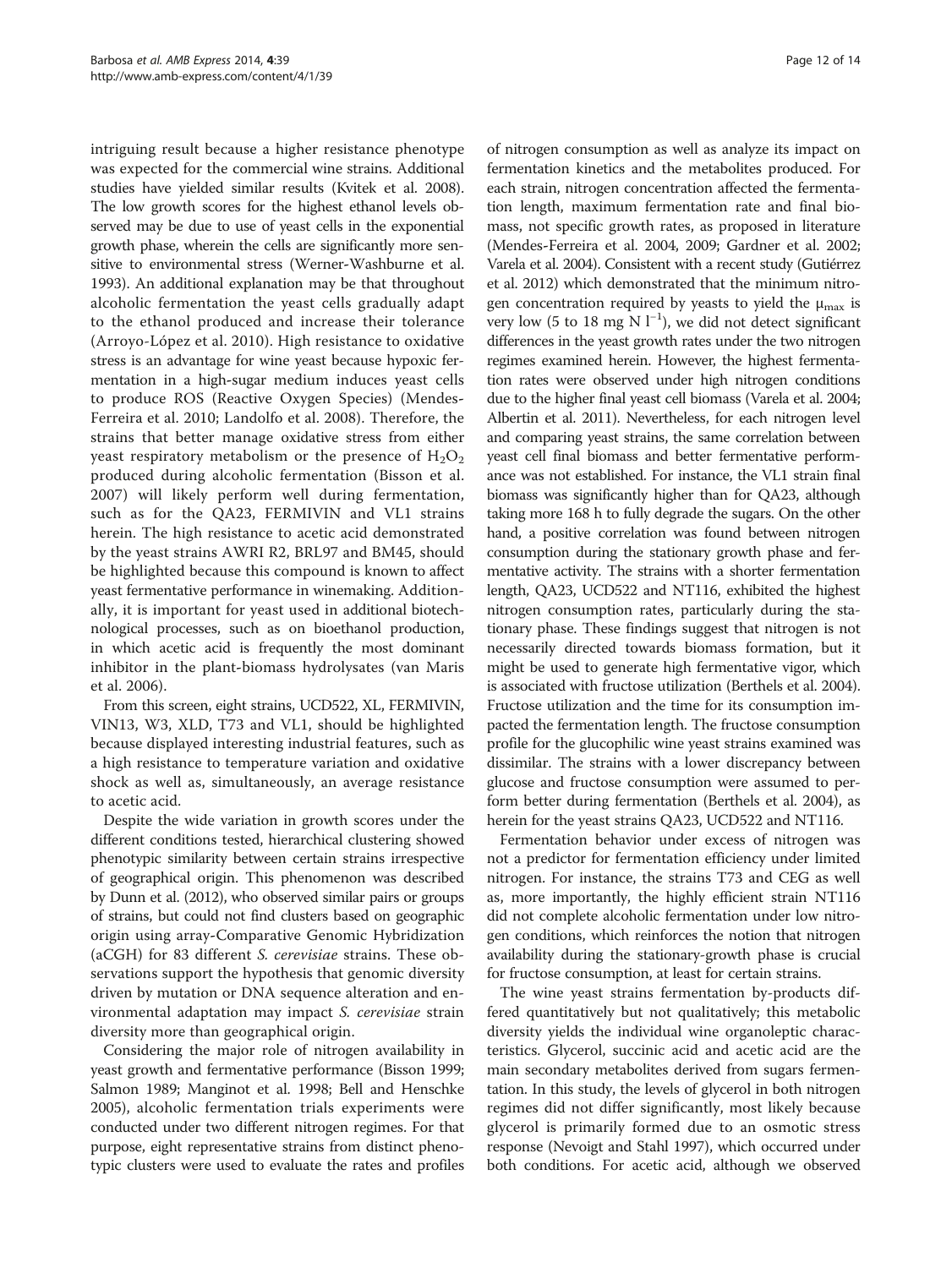<span id="page-12-0"></span>quantitative differences among the strains, significantly higher levels were detected for high-nitrogen fermentations, as previously reported (Tromp [1984](#page-13-0); Mendes-Ferreira et al. [2009;](#page-13-0) Barbosa et al. 2009), being positively correlated with biomass production. This direct relationship has also been reported for succinic acid (Albers et al. 1996). In contrast, herein succinic acid was formed at significantly higher levels under low nitrogen conditions, which is in agreement with Heerde and Radler (1978). Based on the results herein and considering that we did not observed significant differences in the levels of glycerol, the yeast cells likely use different mechanisms to balance the redox conditions under the two regimes. Under low nitrogen, the yeast cells likely produce succinic acid via the reductive branch of tricarboxylic acid cycle (TCA) to balance the  $NADH/NAD<sup>+</sup>$  ratio (Heerde and Radler 1978). Under high nitrogen the overproduction of NADPH produced by acetic acid formation is likely driven to yeast cell biomass and cellular redox balance is maintained without the need of succinic acid formation. Further investigation is required on the role succinic acid plays under varying fermentation conditions.

The cross-talk between phenotypic patterns, fermentation profiles and metabolic traits of commercial wine yeast strains allowed understanding their phenotypic relatedness. Moreover, this integrative study provides interesting data for inclusion in a yeast selection program and may be useful to the industry in designing better strategies to improve wine quality. This work contributes new findings on the relationships between nitrogen availability, yeast cell growth and sugars utilization.

## Additional file

[Additional file 1: Table S1.](http://www.biomedcentral.com/content/supplementary/13568_2014_39_MOESM1_ESM.docx) Raw phenotypes scores, conditions and stress doses used to characterize yeast strains. Figure S1: Growth variation of the 20 commercial yeast strains under control condition (A) and one dose of each stress agent tested:  $SO_2$  – 6 mM (B); NaCl 1M (C); Temperature 40°C (D); H<sub>2</sub>O<sub>2</sub> – 2.5 mM (E); Acetic acid 90 mM (F); Cerulenin 6 μM (G) and TFL 1 mM (H). Cells were spotted at concentrations of (from left to the right): 10<sup>7</sup>, 10<sup>6</sup>, 10<sup>5</sup> and 10<sup>4</sup> cells ml<sup>-1</sup>. Yeast strains were organized in three groups of four columns representative of the four cell suspensions. From the left to the right and top to the bottom, the first group of strains contains: K7, W3, UCD595, UCD505, XLD, T73, AWRI R2; the second: QA23, BRL97, EC1118, CEG, FERMIVIN, VIN13, BM45 and NT116; and the third group: XL, UCD522, VL1 and AWRI 796.

#### Competing interests

The authors have declared no conflict of interest.

#### Acknowledgments

We thank Dr. José Enrique Pérez-Ortín for his critical reading of the manuscript. The research presented in this paper was financially supported by FEDER through COMPETE (FCOMP-01-0124-FEDER-014043) and by national funds through FCT - Fundação para a Ciência e Tecnologia (PTDC/AGR-ALI/111224/ 2009 and PTDC/AGR-ALI/71460/2006). C.B. is a recipient of a Ph.D. granted by FCT (SFRH/BD/61881/2009).

Received: 20 January 2014 Accepted: 21 January 2014 Published online: 10 May 2014

#### References

- Acree TE, Sonoff EP, Splittstoesser DF (1971) Determination of hydrogen sulfide in fermentation broths containing SO<sub>2</sub>. Appl Microbiol 22:110-112
- Albers E, Larson C, Lidén G, Niklasson C, Gustafsson L (1996) Influence of the nitrogen source on Saccharomyces cerevisiae anaerobic growth and product formation. Appl Environ Microbiol 62:3187–3195
- Albertin W, Marullo P, Aigle M, Dillmann C, Vienne D, Bely M, Sicard D (2011) Population size drives industrial Saccharomyces cerevisiae alcoholic fermentation and is under genetic control. Appl Environ Microbiol 77:2772–2784
- Arroyo-López FN, Salvadó Z, Tronchoni J, Guillamón JM, Barrio E, Querol A (2010) Susceptibility and resistance to etanol in Saccharomyces strains isolated from wild and fermentative environments. Yeast 27:1005–1015
- Barbosa C, Falco V, Mendes-Faia A, Mendes-Ferreira A (2009) Nitrogen addition influences formation of aroma compounds, volatile acidity and ethanol in nitrogen deficient media fermented by Saccharomyces cerevisiae wine strains. J Biosc Bioeng 108:99–104
- Bell SJ, Henschke PA (2005) Implications of nitrogen nutrition for grapes, fermentation and wine. Aust J Grape Wine Res 11:242–295
- Berthels NJ, Cordero Otero RR, Bauer FF, Thevelein JM, Pretorius IS (2004) Discrepancy in glucose and fructose utilization during fermentation by Saccharomyces cerevisiae wine yeast strains. FEMS Yeast Res 4:683–689
- Bisson LF (1999) Stuck and sluggish fermentations. Am J Enol Vitic 50:107–119 Bisson LF, Karpel JE, Ramakrishnan V, Joseph L (2007) Functional genomics of
- wine yeast Saccharomyces cerevisiae. Adv Food Nutr Res 53:65–121 Boulton B, Singleton VL, Bisson LF, Kunkee RE (1996) Yeast and biochemistry of
- ethanol fermentation. Principles and practices of winemaking. Chapman and Hall, New York, In, pp 139–172
- Camarasa C, Sanchez I, Brial P, Bigey F, Dequin S (2011) Phenotypic landscape of Saccharomyces cerevisiae during wine fermentation: evidence for origin-dependent metabolic traits. PLoS ONE 6:e25147
- Dunn B, Richter C, Kvitek DJ, Pugh T, Sherlock G (2012) Analysis of the Saccharomyces cerevisiae pan-genome reveals a pool of copy number variants distributed in diverse yeast strains from differing industrial environments. Genome Res 22:908–924
- Franco-Duarte R, Umek L, Zupan B, Schuller D (2009) Computational approaches for the genetic and phenotypic characterization of a Saccharomyces cerevisiae wine yeast collection. Yeast 26:675–692
- Gardner JM, Poole K, Jiranek V (2002) Practical significance of relative assimilable nitrogen requirements of yeast: a preliminary study of fermentation performance and liberation of H<sub>2</sub>S. Aust J Grape Wine Res 8:175–179
- Gutiérrez A, Chiva R, Sancho M, Beltran G, Arroyo-López FN, Guillamon JM (2012) Nitrogen requirements of commercial wine yeast strains during fermentation of a synthetic grape must. Food Microbiol 31:25–32
- Heerde E, Radler F (1978) Metabolism of the anaerobic formation of succinic acid by Saccharomyces cerevisiae. Arch Microbiol 117:269–276
- Henschke PA, Jiranek V (1993) Yeasts-metabolism of nitrogen compounds. In: Fleet GH (ed) Wine microbiology and biotechnology. Harwood Academic, Chur, Switzerland, pp 77–164
- Kvitek DJ, Will JL, Gasch AP (2008) Variations in stress sensitivity and genomic expression in diverse S. cerevisiae isolates. PLoS Genet 4:e1000223
- Landolfo S, Politi H, Angelozzi D, Mannazzu I (2008) ROS accumulation and oxidative damage to cell structures in Saccharomyces cerevisiae wine strains during fermentation of high-sugar-containing medium. Biochim Biophys Acta 1780:892–898
- Liti G, Carter DM, Moses AM, Warringer J, Parts L (2009) Population genomics of domestic and wild yeasts. Nature 458:337–341
- Manginot C, Roustan JL, Sablayrolles JM (1998) Nitrogen demand of different yeast strain during fermentation: Importance of the stationary phase. Enz Microbiol Technol 23:511–517
- Mendes I, Franco-Duarte R, Umek L, Fonseca E, Drumonde-Neves J, Dequin S, Zupan B, Schuller D (2013) Computational models for prediction of yeast strain potential for winemaking from phenotypic profiles. PLoS ONE 8:e66523
- Mendes-Ferreira A, Mendes-Faia A, Leão C (2002) Survey of hydrogen sulphide production by wine yeasts. J Food Prot 65:1033–1037